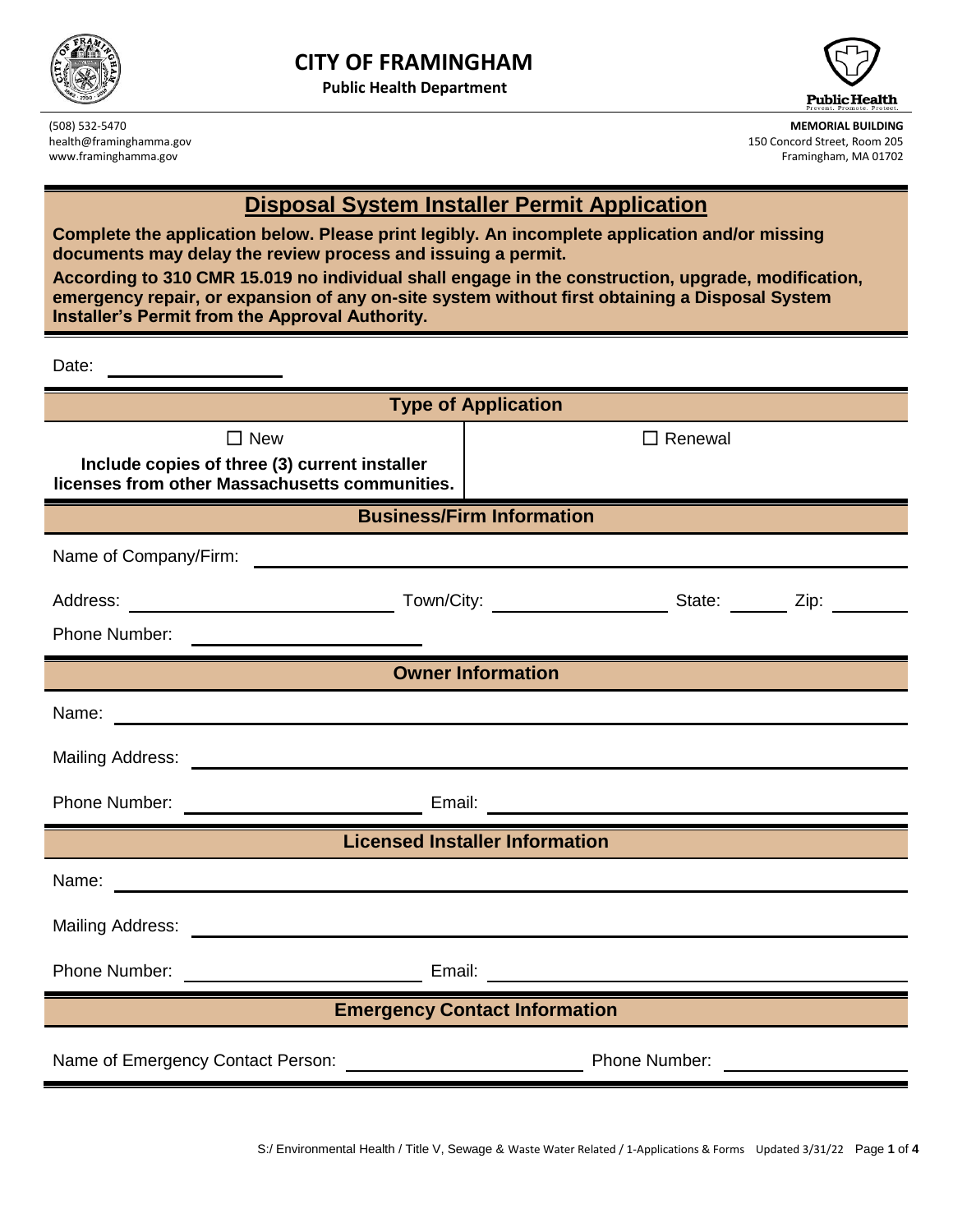Statement: Pursuant to M.G.L. Ch. 62C, Sec. 49A, I certify

under the pains and penalties for perjury that I, to the best knowledge and belief, have filed all state tax returns and paid all state taxes required under law. I hereby certify that I have read and fully understand the subsurface sewage disposal systems as required by the provisions of the State Environmental Code, Title V, and the rules and regulations of the Framingham Board of Health.

Signature: The Contract of the Contract of Print: Print: Print: The Contract of the Contract of the Contract of the Contract of the Contract of the Contract of the Contract of the Contract of the Contract of the Contract o

Federal Tax ID: <u>Contract Contract Contract Contract Contract Contract Contract Contract Contract Contract Contract Contract Contract Contract Contract Contract Contract Contract Contract Contract Contract Contract Contrac</u>

| To obtain a Disposal System Installer Permit, submit the following:         |                                                                                                                                                                                                    |  |  |  |
|-----------------------------------------------------------------------------|----------------------------------------------------------------------------------------------------------------------------------------------------------------------------------------------------|--|--|--|
| П                                                                           | Completed "Application for a Disposal System Installer Permit". Incomplete applications and<br>missing documents may delay the review and permitting process.                                      |  |  |  |
| П                                                                           | Permit Fee - \$100.00 – Make check payable to the "City of Framingham". All fees are<br>nonrefundable.                                                                                             |  |  |  |
| □                                                                           | Completed "Workers' Compensation Insurance Affidavit: General Businesses". Attach a copy of the<br>workers' compensation policy declaration page that shows the policy number and expiration date. |  |  |  |
|                                                                             | Include copies of three (3) current installer licenses from other Massachusetts communities if this is a<br><b>NEW</b> application.                                                                |  |  |  |
| Note: The Installer's Permit is issued to an Individual and NOT the Company |                                                                                                                                                                                                    |  |  |  |
|                                                                             |                                                                                                                                                                                                    |  |  |  |
|                                                                             | <b>For Official Use Only</b>                                                                                                                                                                       |  |  |  |
| ΙI                                                                          | <b>Approved as submitted</b>                                                                                                                                                                       |  |  |  |
|                                                                             | Approved as submitted with the following conditions:                                                                                                                                               |  |  |  |
| $\mathsf{L}$                                                                | Disapproved as submitted - Reason(s): **                                                                                                                                                           |  |  |  |
|                                                                             | ** Applicant can resubmit an updated application or provide additional information to address the<br>reason(s) why the application was disapproved.                                                |  |  |  |
|                                                                             | Date Reviewed:<br>Reviewed By:<br><b>Public Health Inspector</b>                                                                                                                                   |  |  |  |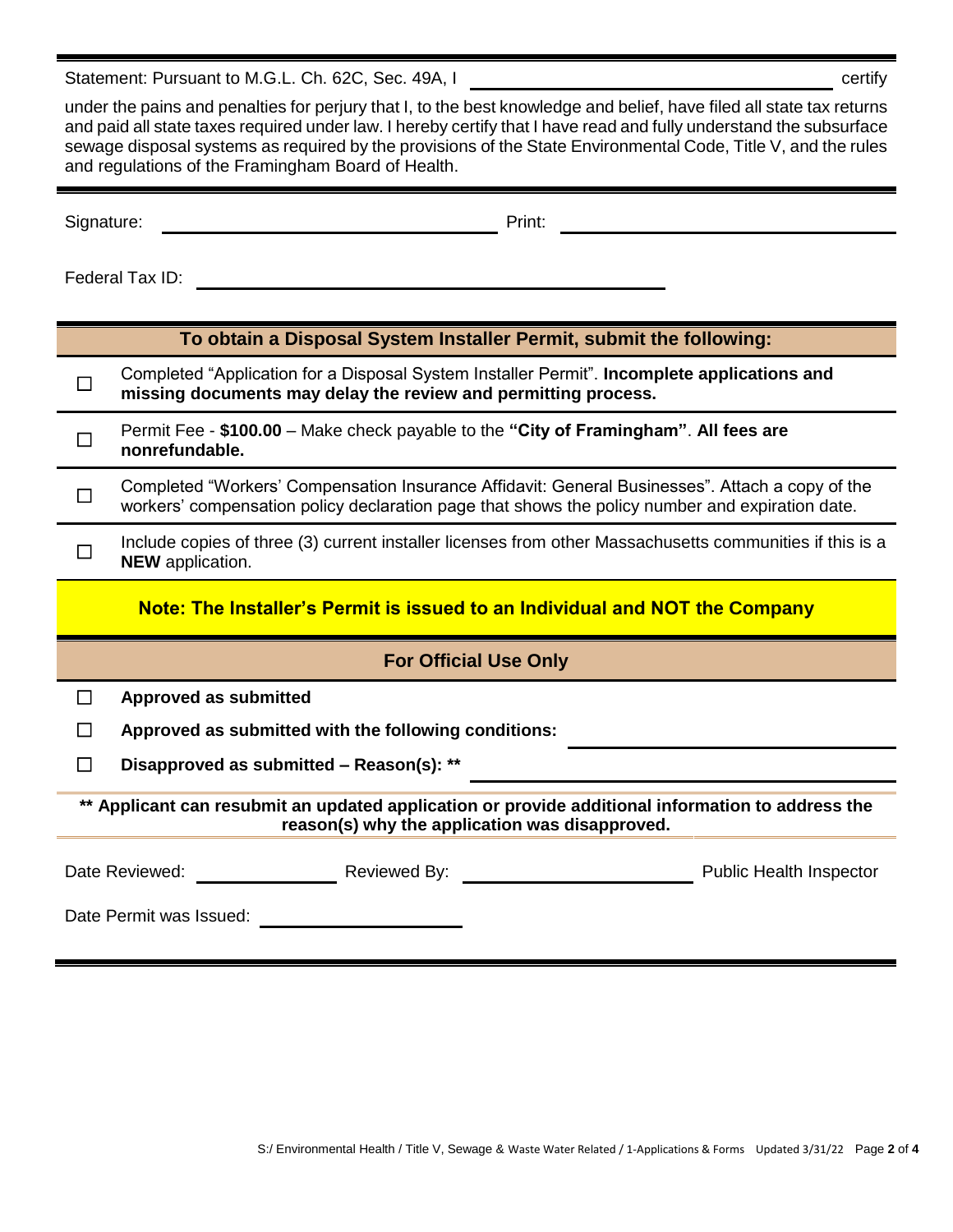| NSE PE<br><b>CONTRACTOR</b><br><b>CASILIAN</b> | ă |
|------------------------------------------------|---|

## *The Commonwealth of Massachusetts Department of Industrial Accidents 1 Congress Street, Suite 100 Boston, MA 02114-2017 www.mass.gov/dia* **Workers' Compensation Insurance Affidavit: General Businesses. TO BE FILED WITH THE PERMITTING AUTHORITY.**

## **Applicant Information Please Print Legibly**

| Business/Organization Name:                                                                                                                                                                                                                                                                                                                                                                                                                                                                                                                                                                                                                                                                                                                                                                                                                                                                                              |                                                                                                                                                                                                                                                                                        |  |
|--------------------------------------------------------------------------------------------------------------------------------------------------------------------------------------------------------------------------------------------------------------------------------------------------------------------------------------------------------------------------------------------------------------------------------------------------------------------------------------------------------------------------------------------------------------------------------------------------------------------------------------------------------------------------------------------------------------------------------------------------------------------------------------------------------------------------------------------------------------------------------------------------------------------------|----------------------------------------------------------------------------------------------------------------------------------------------------------------------------------------------------------------------------------------------------------------------------------------|--|
| Address:                                                                                                                                                                                                                                                                                                                                                                                                                                                                                                                                                                                                                                                                                                                                                                                                                                                                                                                 |                                                                                                                                                                                                                                                                                        |  |
| City/State/Zip: Phone #:                                                                                                                                                                                                                                                                                                                                                                                                                                                                                                                                                                                                                                                                                                                                                                                                                                                                                                 |                                                                                                                                                                                                                                                                                        |  |
| Are you an employer? Check the appropriate box:<br>1. I am a employer with employees (full and/<br>or part-time).*<br>2. $\Box$ I am a sole proprietor or partnership and have no<br>employees working for me in any capacity.<br>[No workers' comp. insurance required]<br>3. $\Box$ We are a corporation and its officers have exercised<br>their right of exemption per c. 152, $\S1(4)$ , and we have<br>no employees. [No workers' comp. insurance required]**<br>We are a non-profit organization, staffed by volunteers,<br>with no employees. [No workers' comp. insurance req.]<br>*Any applicant that checks box #1 must also fill out the section below showing their workers' compensation policy information.<br>**If the corporate officers have exempted themselves, but the corporation has other employees, a workers' compensation policy is required and such an<br>organization should check box #1. | <b>Business Type (required):</b><br>5. $\Box$ Retail<br>6. Restaurant/Bar/Eating Establishment<br>Office and/or Sales (incl. real estate, auto, etc.)<br>7 <sub>1</sub><br>$\sqrt{\frac{1}{2}}$ Non-profit<br>8.<br>$\Box$ Entertainment<br>9.<br>10. Manufacturing<br>11. Health Care |  |
| I am an employer that is providing workers' compensation insurance for my employees. Below is the policy information.<br>Insurance Company Name: 1986 Manual Company Name: 1986 Manual Company Name: 1986 Manual Company Name: 1986 Manual Company Name: 1986 Manual Company Name: 1986 Manual Company Name: 1986 Manual Company Name: 1986 Manual Comp<br>Insurer's Address: National Community of the Community of the Community of the Community of the Community of the Community of the Community of the Community of the Community of the Community of the Community of the Communi                                                                                                                                                                                                                                                                                                                                |                                                                                                                                                                                                                                                                                        |  |
| Policy # or Self-ins. Lic. #<br>Attach a copy of the workers' compensation policy declaration page (showing the policy number and expiration date).                                                                                                                                                                                                                                                                                                                                                                                                                                                                                                                                                                                                                                                                                                                                                                      |                                                                                                                                                                                                                                                                                        |  |
| up to \$1,500.00 and/or one-year imprisonment, as well as civil penalties in the form of a STOP WORK ORDER and a fine of up<br>the DIA for insurance coverage verification.                                                                                                                                                                                                                                                                                                                                                                                                                                                                                                                                                                                                                                                                                                                                              | Failure to secure coverage as required under Section 25A of MGL c. 152 can lead to the imposition of criminal penalties of a fine<br>to \$250.00 a day against the violator. Be advised that a copy of this statement may be forwarded to the Office of Investigations of              |  |
| I do hereby certify, under the pains and penalties of perjury that the information provided above is true and correct.                                                                                                                                                                                                                                                                                                                                                                                                                                                                                                                                                                                                                                                                                                                                                                                                   |                                                                                                                                                                                                                                                                                        |  |
| Signature:                                                                                                                                                                                                                                                                                                                                                                                                                                                                                                                                                                                                                                                                                                                                                                                                                                                                                                               | Date:                                                                                                                                                                                                                                                                                  |  |
| Phone #:                                                                                                                                                                                                                                                                                                                                                                                                                                                                                                                                                                                                                                                                                                                                                                                                                                                                                                                 |                                                                                                                                                                                                                                                                                        |  |
| Official use only. Do not write in this area, to be completed by city or town official.                                                                                                                                                                                                                                                                                                                                                                                                                                                                                                                                                                                                                                                                                                                                                                                                                                  |                                                                                                                                                                                                                                                                                        |  |
| City or Town:                                                                                                                                                                                                                                                                                                                                                                                                                                                                                                                                                                                                                                                                                                                                                                                                                                                                                                            |                                                                                                                                                                                                                                                                                        |  |
| <b>Issuing Authority (circle one):</b><br>1. Board of Health 2. Building Department 3. City/Town Clerk 4. Licensing Board 5. Selectmen's Office                                                                                                                                                                                                                                                                                                                                                                                                                                                                                                                                                                                                                                                                                                                                                                          |                                                                                                                                                                                                                                                                                        |  |
| <b>Contact Person:</b> Contact Person:                                                                                                                                                                                                                                                                                                                                                                                                                                                                                                                                                                                                                                                                                                                                                                                                                                                                                   | Phone $\#$ :                                                                                                                                                                                                                                                                           |  |

www.mass.gov/dia

S:/ Environmental Health / Title V, Sewage & Waste Water Related / 1-Applications & Forms Updated 3/31/22 Page **3** of **4**